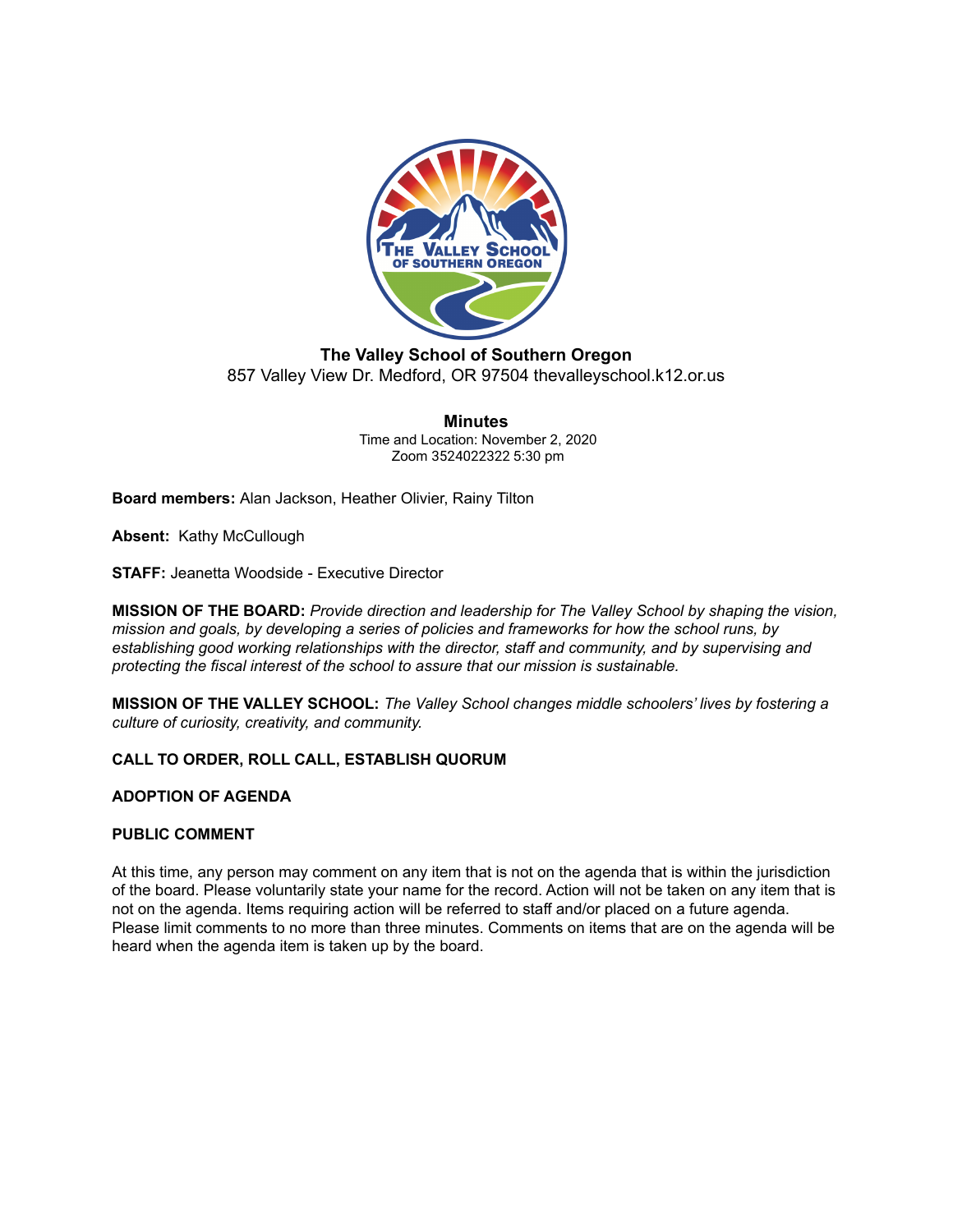## **WORK SESSION 5:30-6:00**

Executive Director Evaluation

The board agreed that all 6 performance metrics are crucial in the evaluation of the ED. Alan presented his option which has the ED making a performance goal for each of performance measures. Heather, Rainy and Jeanetta loved the format. It would meet the compliance requirements and it would be meaningful. Alan agreed to formalize the template.

## **BOARD MEETING 6:00-7:00**

Changes to the agenda

- Remove ED Template.
- Add Meeting minutes from last meeting

Alan motions to approve the agenda with the above changes. Rainy seconds. All are in favor.

Alan votes to approve minutes from 10.19.2020. Rainy Seconds. All are in favor.

## **BUSINESS ITEMS**

1. Filtering Software & Security-Jeanetta and Jared have been researching software that will keep our students protected while learning from home. It is clear that there won't be security options if students log off of their school email account. There needs to be clear communication and training for families to know this won't protect their student entirely. Parents will still need to be vigilant and aware of their child's online activities. Alan & Jeanetta will meet with Jared to discuss the best option for the school.

> Rainy motions to give Alan & Jeanetta up to \$5000 to purchase a software that will meet CIPA requirements and provide web filtering for our school.

- 2. Approval of ED Evaluation Template-Tabled for next meeting.
- 3. Removing Current PTO-The current PTO was set up to be under the TVS' 501(c)(3). The PTO bank account is under TVS' bank account. It has become clear that this is not an efficient or responsible way to operate. Jeanetta recommends removing the PTO "from under TVS" effective January 1st, 2021. This will give the current PTO time to finish any projects on their dockit.

Rainy motions to remove PTO from under TVS on or before January 1st 2021. This included removing Wendi Gebhardt and Kelly Pastrano as signers from the bank account ending in 4407. Alan Seconds. All are in favor.

- 4. PTO Contract-Tabled for next meeting.
- 5. Adding a new member-Heather would like to nominate Christian Stagg to fill the open board position. Alan motions to add Christian Stagg to the board. Riany seconds. All in